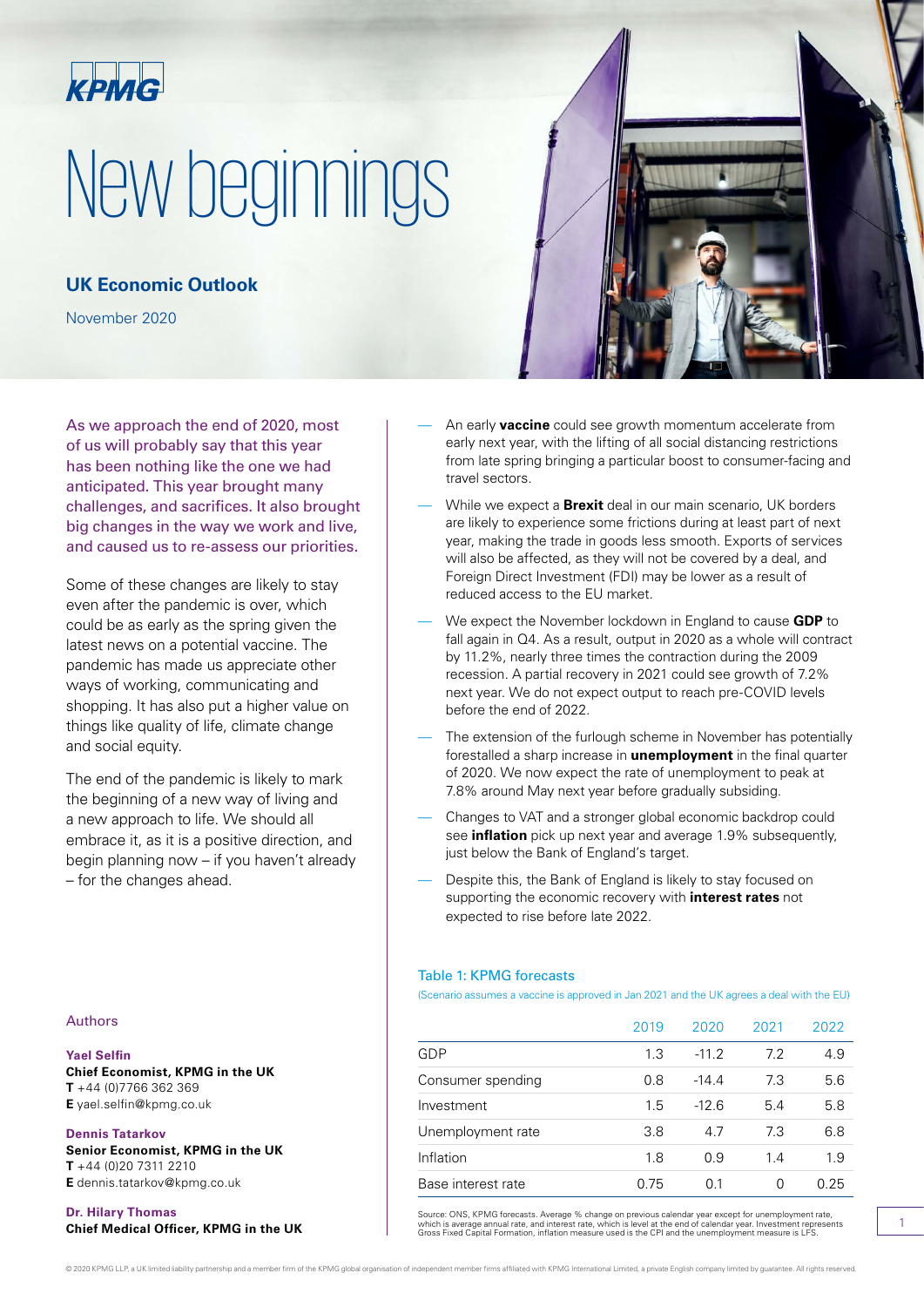## Outlook for GDP: The rocky road to recovery

The ongoing lockdown in England and elevated restrictions across the UK could lead to a 2% fall in GDP in the fourth quarter of this year. This means that GDP could shrink by as much as 11.2% in 2020, nearly three times as much as the fall during the recession in 2009. A recovery in 2021 could make up lost ground – we project growth could pick up to 7.2% – but would fall short of a full recovery back to pre-COVID levels, which could take until the end of 2022.

Our main scenario assumes a vaccine is approved by early January 2021 and rolled out over the following four months. This will allow all restrictions associated with the pandemic to be lifted by the end of April. Growth is expected to pick up even before then, as consumers and businesses will be able to plan with increased confidence. This scenario appears more likely given the encouraging early results in the Phase III trials of potential COVID vaccines.

However, this fillip to growth will be partially offset by the effect of the UK leaving the EU, which is likely to have a negative impact on growth during 2021. In our main scenario, we expect that a deal will be struck between the UK and the EU and this will limit the friction at borders for goods. However, some delays and cancelations are expected, while services will not be covered by the deal.

The COVID-19 recession has so far been characterised by the significant damage to consumer-facing services, which account for the 14% fall in consumer spending this year. A recovery next year could be hampered by rising unemployment and potentially weaker pay growth. This would affect consumers' ability, and willingness, to spend.

Investment could fall by 12.6% in 2020 driven by both pandemic and Brexit-related uncertainties, as well as by the need of firms and households to conserve cash during the crisis. A partial recovery in investment during next year could see it grow by 5.4%. However any continuing fallout from Brexit could be a key factor in holding back a fuller recovery in Foreign Direct Investment (FDI).

#### Chart 1: UK economy is expected to return to pre-COVID size in the fourth quarter of 2022



Source: ONS, KPMG forecasts

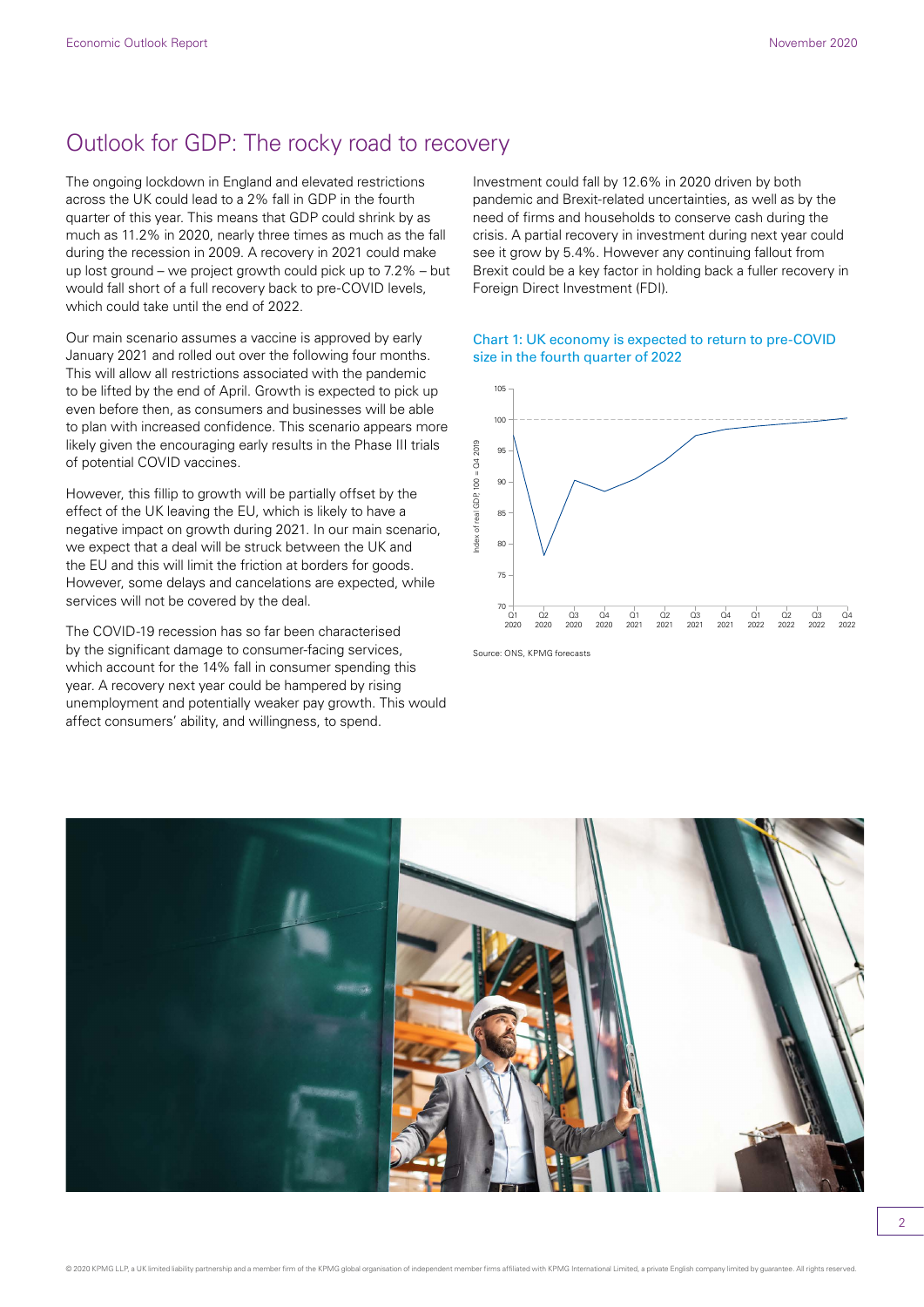## Sector outlook: COVID's long shadow

Social distancing restrictions have taken a major toll on many sectors this year. Our main scenario expects restrictions to still be in place at the start of next year and these will continue to weigh on activity across the consumer-facing and travel sectors. The roll-out of a vaccine should see the gradual lifting of restrictions and a steady pick-up in demand.

In parallel, sectors that trade heavily with the EU are likely to feel the impact of Brexit from early next year, slowing the pace of recovery. While some sectors, like food manufacturing, could see a boost in domestic demand as consumers shift away from imported goods, the overall impact will be dominated by lower sales in the EU.

A third element influencing sectors' performance next year will be the longer-term impact of the pandemic on consumers' behaviour and ways of working. A mixed pattern of home and office working may become more prevalent, leading to a fall in commuter traffic and a knock-on effect on public transport usage. It would also shift the pattern of consumption. While, as a group, bars, cafes and restaurants could recover to within 14% of their performance in 2020, much of this demand will be in different locations, away from city centres.

The travel industry has been badly hit by restrictions introduced this year, with air travel down 73% on 2019. Starting the year from a low point, the rate of recovery in 2021 may only bring the sector to 50% of 2019 levels. Business travel may remain lower, even after restrictions are lifted, as people swap face-to-face meetings with online alternatives. This will have a significant impact on profitability and the business models of airlines, hotels and the associated hospitality industry.

#### Chart 2: Impacts of COVID-19 on UK sectors



Source: ONS, KPMG forecasts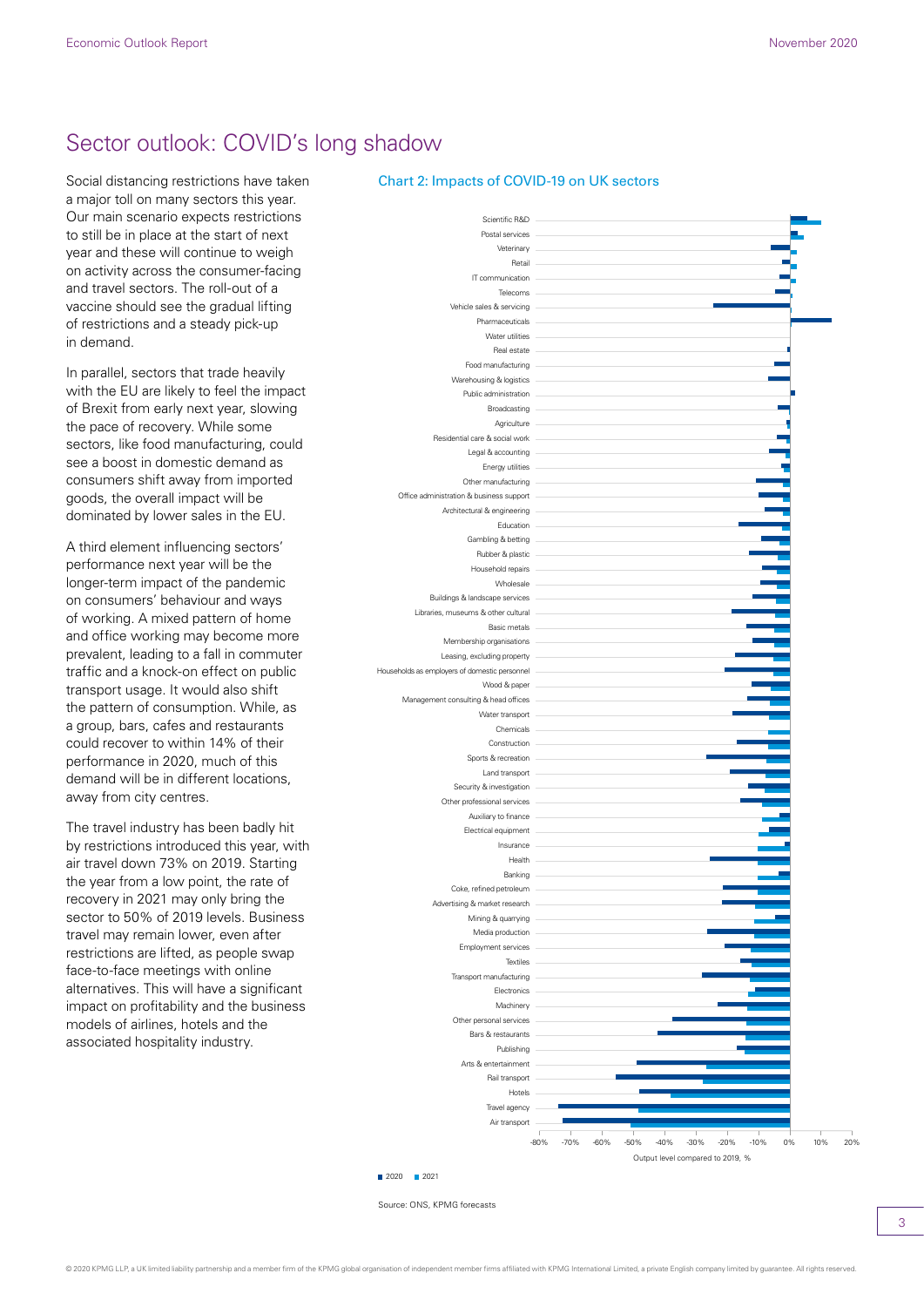## The labour market during the COVID recession: Scarring and recovery

The decision to extend the JRS (Job Retention Scheme)<sup>1</sup> until the end of March 2021 has forestalled a sharp increase in unemployment in the final quarter of 2020. We now expect the rate of unemployment to rise only gradually while the furlough scheme is in place and reach 6% in December. For the jobs that are lost, we expect those to be the result of a longer-term shift in customers' preferences accelerated by the crisis, which have made some business activities no longer viable, as well as a result of business closures due to the severity of the current crisis.

We expect the majority of jobs in viable businesses to resume after the JRS ends, especially as many businesses may need to beef-up staff levels before they reopen. Given that some jobs will disappear, we expect the unemployment rate will peak around May next year at 7.8%, before gradually subsiding as the economy continues to recover (chart 3).

Post-Brexit, changing relations with the EU will lead to a loss of output in the manufacturing sector and this is likely to generate some job losses over the course of 2021. Further losses in employment in financial services and some professional services linked to EU clients may also ensue, making the recovery in overall employment levels in the UK somewhat weaker.

The worst affected sectors during the COVID recession, including hospitality and travel, may re-hire employees in the first half of 2021 to meet rising demand. However, given the extent that the COVID crisis has fundamentally shifted demand, there is likely to be a relatively large proportion of workers that would need to find new jobs in a different sector or business. These workers will likely require training before they can transition to new roles in growing sectors of the economy or areas such as health and social care, where there are likely to be increased staff shortages post-Brexit. Jobs in the traditional retail sector may be the worst affected, as the shift from traditional bricks-and-mortar stores to online shopping is likely to endure after the crisis is over and manifests itself in the job market.

#### Chart 3: Unemployment rate expected to fall gradually after Spring next year



Source: ONS, KPMG forecasts

1 https://www.gov.uk/government/news/government-extends-furlough-to-march-and-increases-self-employed-support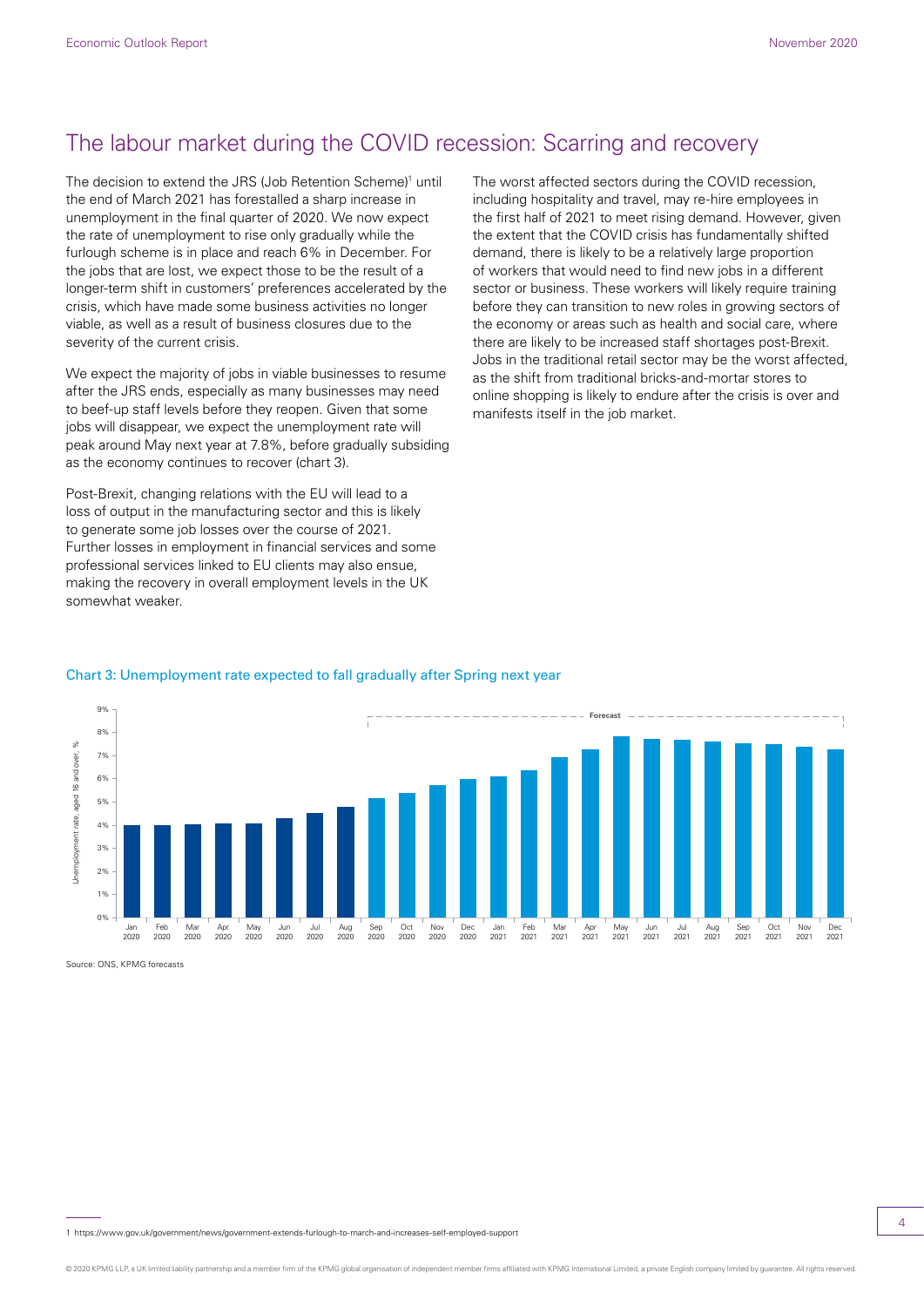## Inflation is on the rise while rates are expected to stay low

As the economic recovery takes hold, inflation could bounce back to near the Bank of England's 2% target in spring next year. The rapid increase owes less to the domestic economic recovery as it does to temporary factors such as changes to VAT and global oil prices. April is set to see the end of the cut to VAT for hospitality businesses, which could translate into higher prices. In addition, the impact of the sharp drop in oil prices that took place earlier this year will no longer affect the year-on-year increases in the index, which helps push up the headline rate of inflation.

We expect the Bank of England to stay focused on supporting the economic recovery, with a potential fall in headline policy rates to zero at the February meeting of the Monetary Policy Committee (MPC). This will provide an additional boost to the economy but would refrain from the untested policy of negative interest rates.

Following an increase in the total target stock of assets, or Quantitative Easing (QE), to £895 billion in the November meeting of the Monetary Policy Committee, it may now choose to hold the target at its current level. Until now, the scale of QE has closely followed the financing needs of the UK government.

#### Chart 4: Inflation is expected to pick up in 2021



Source: ONS, KPMG forecasts